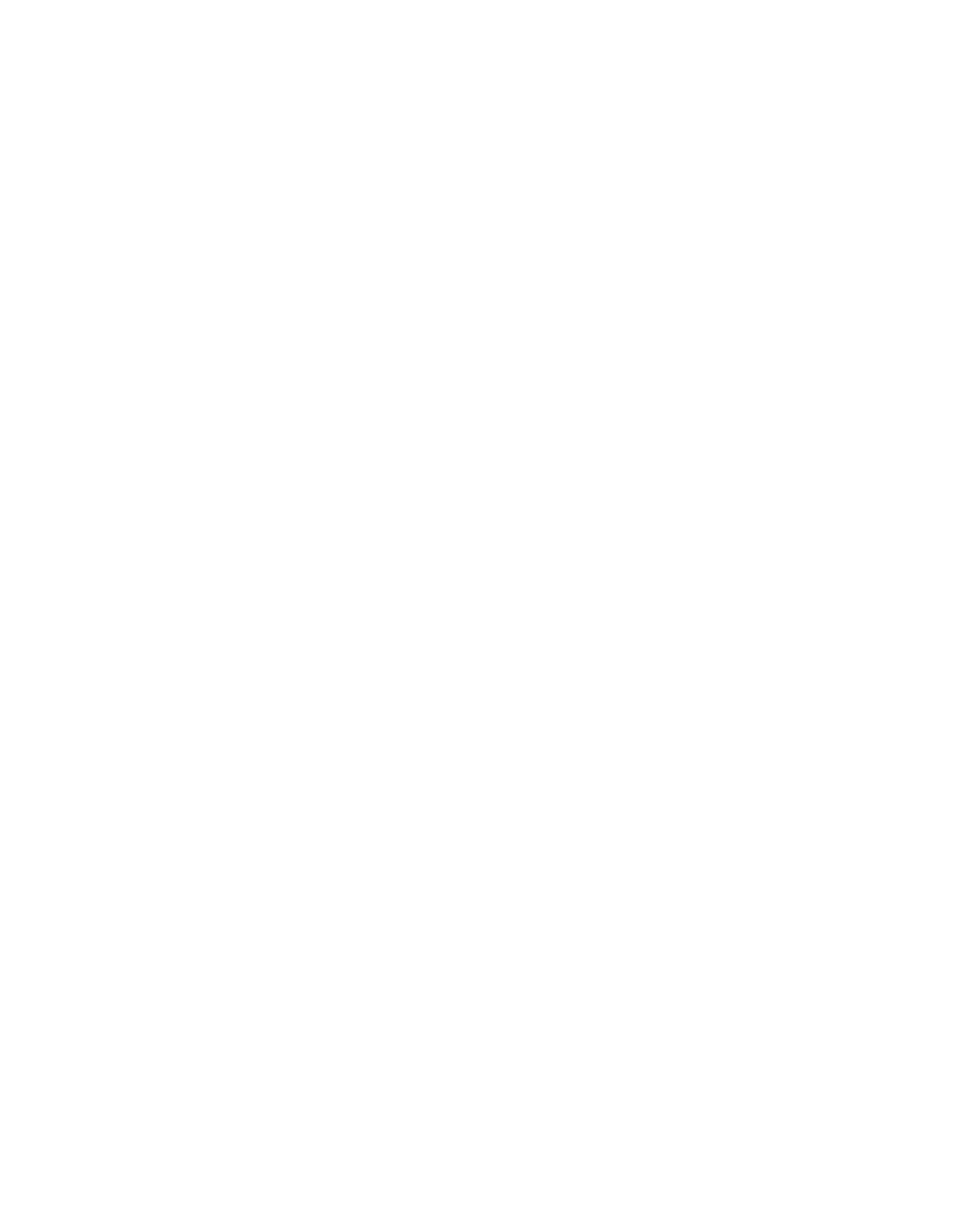## **CURRENCY EQUIVALENTS**

(as of 5 April 2018)

| Currency unit | $\sim$   | Sri Lanka rupee/s (SLRe/SLRs) |
|---------------|----------|-------------------------------|
| SLRe1.00      | $=$      | \$0.0064                      |
| \$1.00        | $\equiv$ | SLRs155.95                    |

#### **ABBREVIATIONS**

| <b>ADB</b>   | Asian Development Bank                     |
|--------------|--------------------------------------------|
| <b>CAR</b>   | capital adequacy ratio                     |
| <b>CASA</b>  | current account and savings account        |
| <b>CEO</b>   | chief executive officer                    |
| CRO          | chief risk officer                         |
| <b>DVB</b>   | <b>DFCC Vardhana Bank</b>                  |
| <b>LCB</b>   | licensed commercial bank                   |
| <b>LSB</b>   | licensed specialized bank                  |
| <b>MSMEs</b> | micro, small, and medium-sized enterprises |
| <b>NBFI</b>  | nonbank financial institution              |
| <b>NPL</b>   | nonperforming loan                         |
| <b>ROAA</b>  | return on average assets                   |
| <b>ROAE</b>  | return on average equity                   |
| <b>SBE</b>   | small business enterprise                  |
| <b>SMEs</b>  | small and medium-sized enterprises         |

#### **NOTE**

In this report, "\$" refers to United States dollars.

| <b>Vice-President</b><br><b>Director General</b><br><b>Director</b> | Diwakar Gupta, Private Sector and Cofinancing Operations<br>Michael Barrow, Private Sector Operations Department (PSOD)<br>Christine Engstrom, Private Sector Financial Institutions Division,<br><b>PSOD</b>                                                                                                                                                                                                         |
|---------------------------------------------------------------------|-----------------------------------------------------------------------------------------------------------------------------------------------------------------------------------------------------------------------------------------------------------------------------------------------------------------------------------------------------------------------------------------------------------------------|
| <b>Team leader</b><br><b>Team members</b>                           | Biao Huang, Senior Investment Specialist, PSOD<br>Jose Frazier Gomez, Safeguards Officer (Environment), PSOD<br>Apurva Kumar, Senior Investment Officer, PSOD<br>Isabella McDermid, Counsel, Office of the General Counsel<br>Noel Peters, Principal Safeguards Specialist, PSOD<br>Marife Principe, Social Development Officer (Safeguards), PSOD<br>Viswanathan Ramasubramanian, Senior Safeguards Specialist, PSOD |

In preparing any country program or strategy, financing any project, or by making any designation of or reference to a particular territory or geographic area in this document, the Asian Development Bank does not intend to make any judgments as to the legal or other status of any territory or area.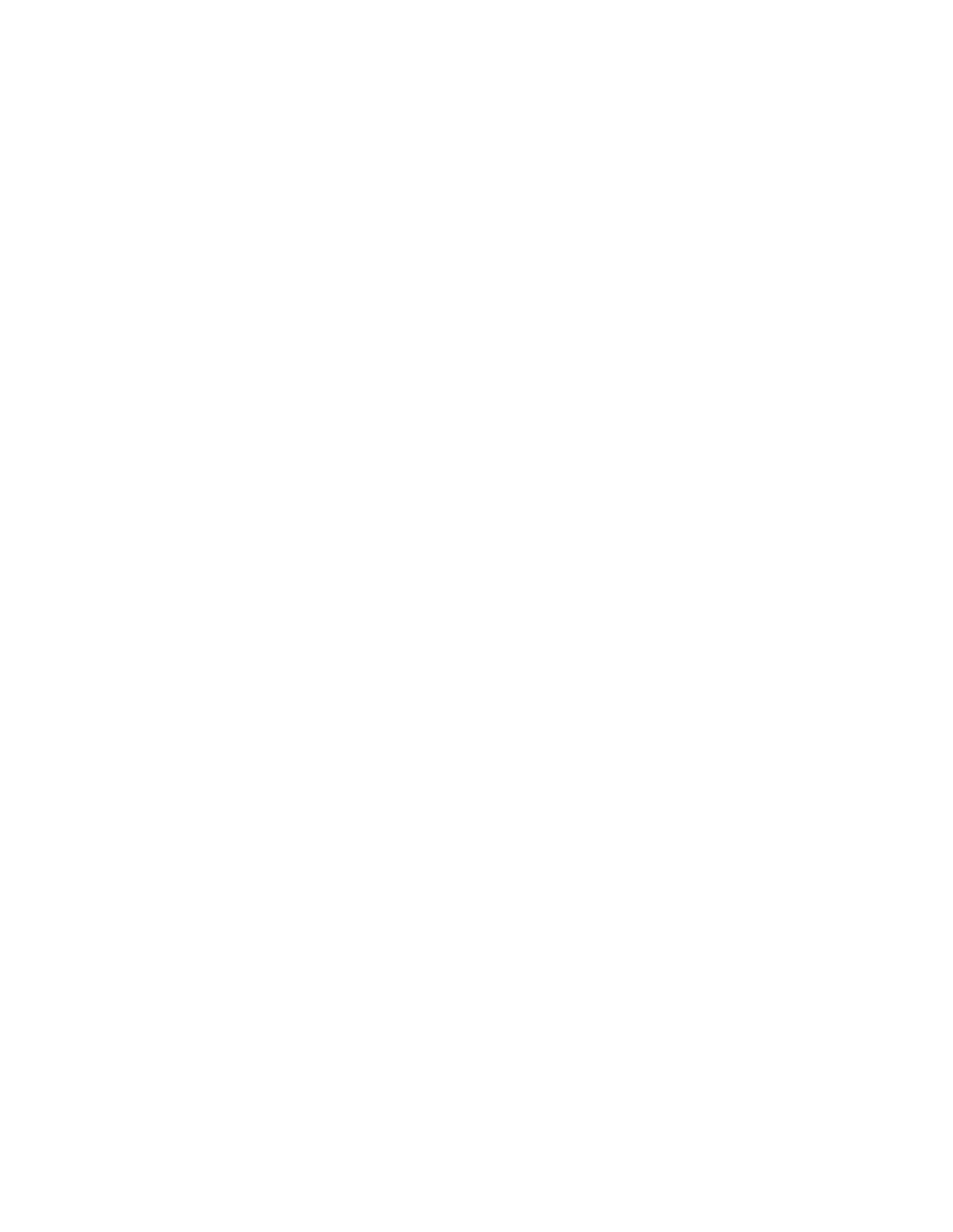## **CONTENTS**

| PROJECT AT A GLANCE | Page                                                                                                                                          |                                       |  |
|---------------------|-----------------------------------------------------------------------------------------------------------------------------------------------|---------------------------------------|--|
| $\mathbf{I}$ .      | THE PROPOSAL                                                                                                                                  | 1                                     |  |
| II.                 | THE FINANCIAL INTERMEDIARY                                                                                                                    | 1                                     |  |
|                     | Investment Identification and Description<br>А.<br>В.<br><b>Business Overview and Strategy</b><br>C.<br>Ownership, Management, and Governance | 1<br>$\mathbf 3$<br>3                 |  |
| III.                | THE PROPOSED ADB ASSISTANCE                                                                                                                   | $\overline{4}$                        |  |
|                     | А.<br>The Assistance<br>В.<br><b>Implementation Arrangements</b><br>C.<br>Value Added by ADB Assistance                                       | 4<br>$\overline{4}$<br>$\overline{4}$ |  |
| IV.                 | DEVELOPMENT IMPACT AND STRATEGIC ALIGNMENT                                                                                                    | 5                                     |  |
|                     | Development Impacts, Outcome, and Output<br>А.<br><b>B.</b><br>Alignment with ADB Strategy and Operations                                     | 5<br>5                                |  |
| V.                  | POLICY COMPLIANCE                                                                                                                             | 6                                     |  |
|                     | Safeguards and Social Dimensions<br>А.<br>В.<br><b>Anticorruption Policy</b><br>C.<br>Assurances                                              | 6<br>$\frac{6}{7}$                    |  |
| VI.                 | <b>RECOMMENDATION</b>                                                                                                                         | 7                                     |  |
|                     | <b>APPENDIXES</b>                                                                                                                             |                                       |  |
| 1.                  | Design and Monitoring Framework                                                                                                               |                                       |  |
| 2.                  | <b>List of Linked Documents</b>                                                                                                               | 10                                    |  |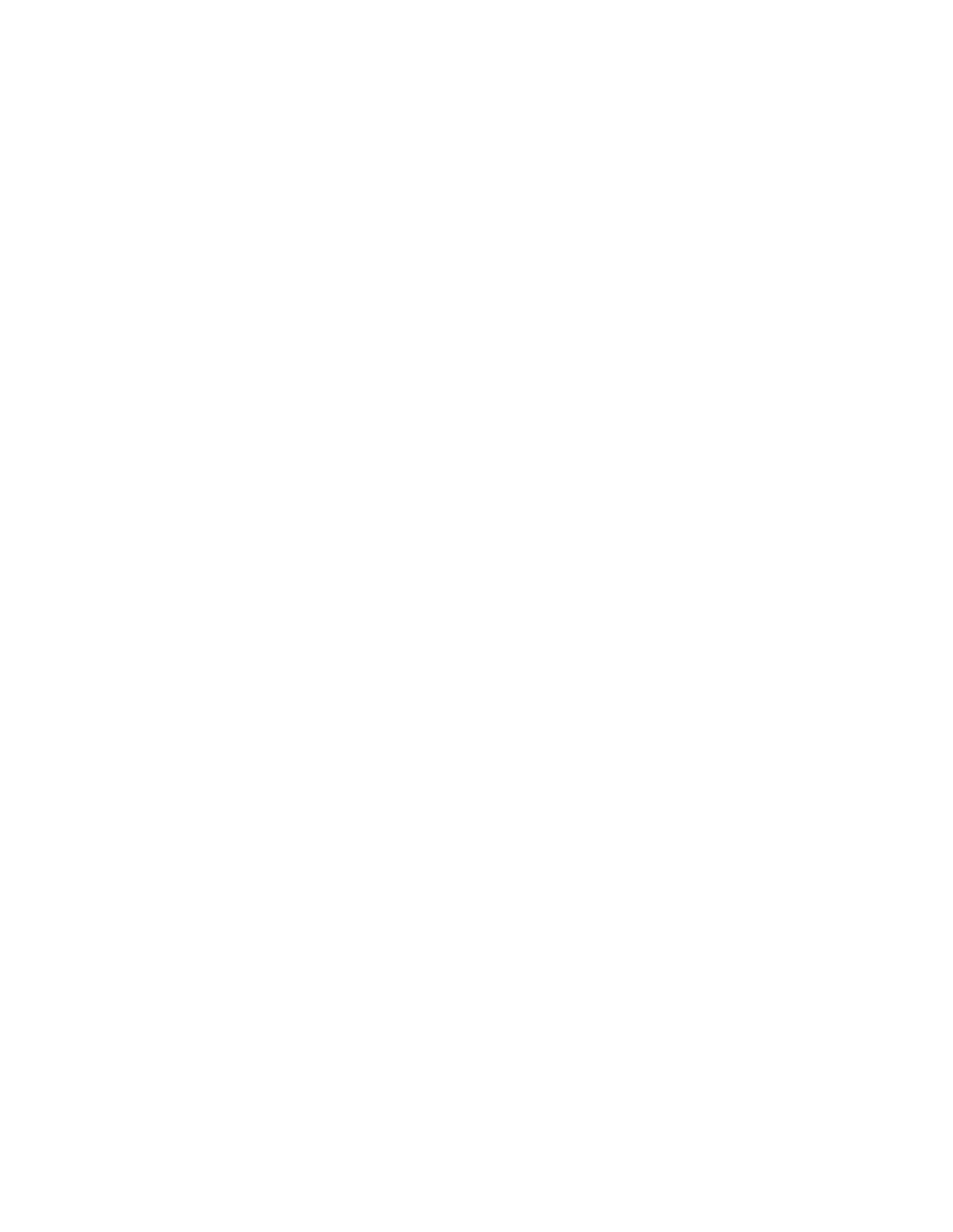## **PROJECT AT A GLANCE**

|             | 1. Basic Data                                                                                  |                                                                                       |                                         |                                      | Project Number: 51203-001       |                |
|-------------|------------------------------------------------------------------------------------------------|---------------------------------------------------------------------------------------|-----------------------------------------|--------------------------------------|---------------------------------|----------------|
|             | <b>Project Name</b>                                                                            | Improving Access to Finance for<br>Micro, Small, and Medium-Sized<br>Enterprises      | <b>Department</b><br>/Division          | <b>PSOD/PSFI</b>                     |                                 |                |
|             | Country                                                                                        | Sri Lanka                                                                             |                                         |                                      |                                 |                |
|             | <b>Borrower</b>                                                                                | <b>DFCC Bank PLC</b>                                                                  |                                         |                                      |                                 |                |
|             | 2. Sector                                                                                      | Subsector(s)                                                                          |                                         |                                      | ADB Financing (\$ million)      |                |
|             | Finance                                                                                        | Small and medium enterprise finance and leasing                                       |                                         | <b>Total</b>                         |                                 | 50.00<br>50.00 |
|             | 3. Strategic Agenda                                                                            | <b>Subcomponents</b>                                                                  | <b>Climate Change Information</b>       |                                      |                                 |                |
|             | Inclusive economic<br>growth (IEG)                                                             | Pillar 2: Access to economic<br>opportunities, including jobs,<br>made more inclusive |                                         | Climate Change impact on the Project |                                 | Low            |
|             | 4. Drivers of Change                                                                           | <b>Components</b>                                                                     | <b>Gender Equity and Mainstreaming</b>  |                                      |                                 |                |
|             | Private sector<br>development (PSD)                                                            | Promotion of private sector<br>investment                                             | Effective gender mainstreaming<br>(EGM) |                                      |                                 |                |
|             | 5. Poverty and SDG Targeting                                                                   |                                                                                       | <b>Location Impact</b>                  |                                      |                                 |                |
|             | Geographic Targeting<br><b>Household Targeting</b><br><b>SDG Targeting</b><br><b>SDG Goals</b> | No<br><b>No</b><br>Yes<br>SDG1, SDG8                                                  | Nation-wide                             |                                      |                                 | High           |
|             | 6. Nonsovereign Operation Risk Rating                                                          |                                                                                       |                                         |                                      |                                 |                |
|             | <b>Obligor Name</b>                                                                            |                                                                                       | <b>Obligor Risk Rating</b>              |                                      | <b>Facility Risk Rating</b>     |                |
|             | <b>DFCC Bank PLC</b>                                                                           |                                                                                       |                                         |                                      |                                 |                |
|             | 7. Safeguard Categorization                                                                    | <b>Environment: FI</b><br>$FI-C$                                                      | <b>Involuntary Resettlement:</b>        |                                      | <b>Indigenous Peoples: FI-C</b> |                |
|             | 8. Financing                                                                                   |                                                                                       |                                         |                                      |                                 |                |
|             | <b>Modality and Sources</b>                                                                    |                                                                                       |                                         |                                      | Amount (\$ million)             |                |
|             | <b>ADB</b>                                                                                     |                                                                                       |                                         |                                      | 50.00                           |                |
|             | Nonsovereign LIBOR Based Loan (Regular Loan): Ordinary capital resources                       |                                                                                       |                                         |                                      | 50.00                           |                |
| Cofinancing |                                                                                                |                                                                                       |                                         |                                      | 0.00                            |                |
|             | <b>Others</b>                                                                                  |                                                                                       |                                         |                                      | 0.00                            |                |
|             | Others <sup>a</sup>                                                                            |                                                                                       |                                         |                                      | 0.00                            |                |
|             | <b>Total</b>                                                                                   |                                                                                       |                                         |                                      | 50.00                           |                |

<sup>a</sup> Derived by deducting ADB financing and Cofinancing from Total Project Cost.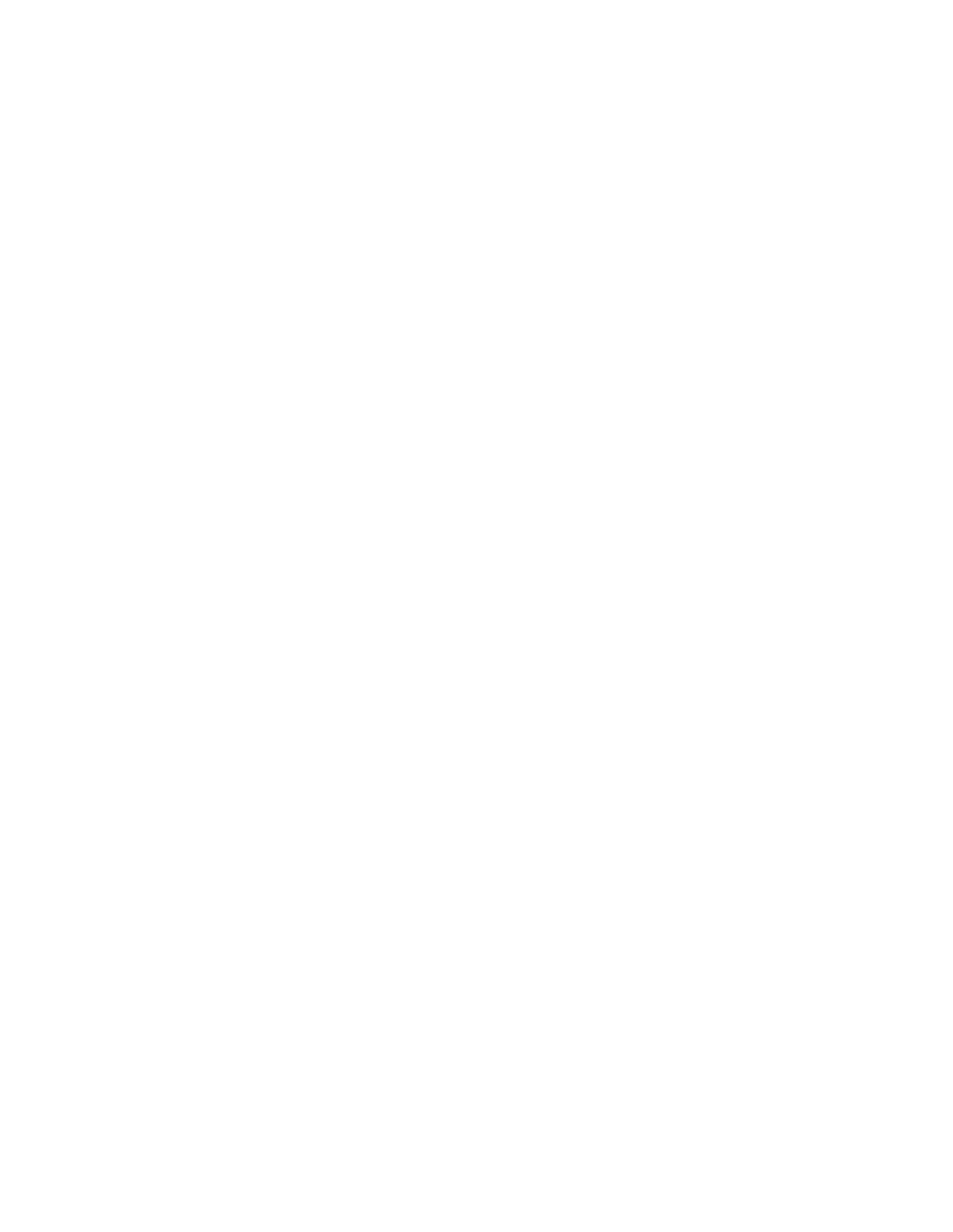## **I. THE PROPOSAL**

1. I submit for your approval the following report and recommendation on a proposed loan of up to \$50,000,000 (or in Sri Lanka rupee equivalent) to DFCC Bank PLC (DFCC) for Improving Access to Finance for Micro, Small, and Medium-Sized Enterprises in Sri Lanka.

2. The project entails the Asian Development Bank (ADB) providing longer-term financing to DFCC, a leading bank in Sri Lanka, for onlending to micro, small, and medium-sized enterprises (MSMEs). ADB's financing will meet DFCC's funding requirements for medium-term funding, which is in short supply. This will enable the bank to provide longer-tenor MSME loans and help the bank diversify its funding sources.

#### **II. THE FINANCIAL INTERMEDIARY**

#### **A. Investment Identification and Description**

3. **Banking sector overview.** The banking sector in Sri Lanka consists of seven licensed specialized banks (LSBs) and 25 licensed commercial banks (LCBs),<sup>1</sup> of which 13 are categorized as domestic banks and 12 are foreign banks.<sup>2</sup> The banking sector has experienced rapid growth since the end of the civil war in 2009. From 2009 to 2016, gross loans grew at an annual rate of 19.5%. Total bank deposits grew at a slower pace of 16.0% per annum during the same period. The banking sector's asset quality has improved consistently since a peaking of the nonperforming loan (NPL) ratio in 2013. The gross NPL ratio decreased from 3.2% at the end of 2015 to 2.6% at the end of 2016 and then increased marginally to 2.7% in Q3 2017. The banking sector is sufficiently capitalized, with capital adequacy levels remaining largely stable since 2015. At the end of Q3 2017, the total capital adequacy ratio (CAR) was 15.2%, compared with 15.6% at the end of 2016 and 15.4% at the end of 2015. In July 2017, Central Bank of Sri Lanka introduced the Basel III regulatory regime. To comply with the new requirements, several banks are strengthening capital, primarily via a combination of rights issues, subordinated bonds, and more conservative dividend policies. Sector profitability is stable and has been growing consistently since 2009. In 2016, the profit after tax for the sector increased by 19.9% over the previous year, driven by lower operating costs and better asset quality and leading to lower provisions. Net profits continued growing by 20.3% in the first 9 months of 2017 (compared to the corresponding period in 2016) because of lower operating costs.

4. **Access to finance by micro, small, and medium-sized enterprises.** MSMEs are an important part of the Sri Lankan economy. In 2013, they accounted for 35% of total employment, 30% of gross domestic product, and 20% of total exports, and they accounted for 99.5% of all enterprises in the country.<sup>3</sup> Although Sri Lanka has many banks and nonbank financial institutions (NBFIs), access to credit remains a major issue. A 2011 study by the International Finance Corporation listed difficulties in obtaining bank finance as one of the top five constraints to the development and expansion of MSMEs in Sri Lanka.<sup>4</sup> Studies also revealed that the difficulties that small and medium-sized enterprises (SMEs) have in accessing credit in Sri Lanka are the

 $\overline{a}$ 1 The Central Bank of Sri Lanka issues banking licenses for two categories of banks: LCBs and LSBs. LCBs are permitted to accept demand deposits from the public and can act as authorized dealers in foreign exchange. LSBs cannot do either activity.

<sup>&</sup>lt;sup>2</sup> Sector Overview (accessible from the list of linked documents in Appendix 2).

<sup>3</sup> N. Yoshino and F. Taghizadeh-Hesary. 2017. Solutions for Small and Medium-Sized Enterprises' Difficulties in Accessing Finance: Asian Experiences. *ADB Institute Working Paper Series*. No. 768. Tokyo: ADB Institute.

<sup>4</sup> International Finance Corporation. 2011. *Enterprise Surveys: Sri Lanka Country Profile 2011*. Washington, DC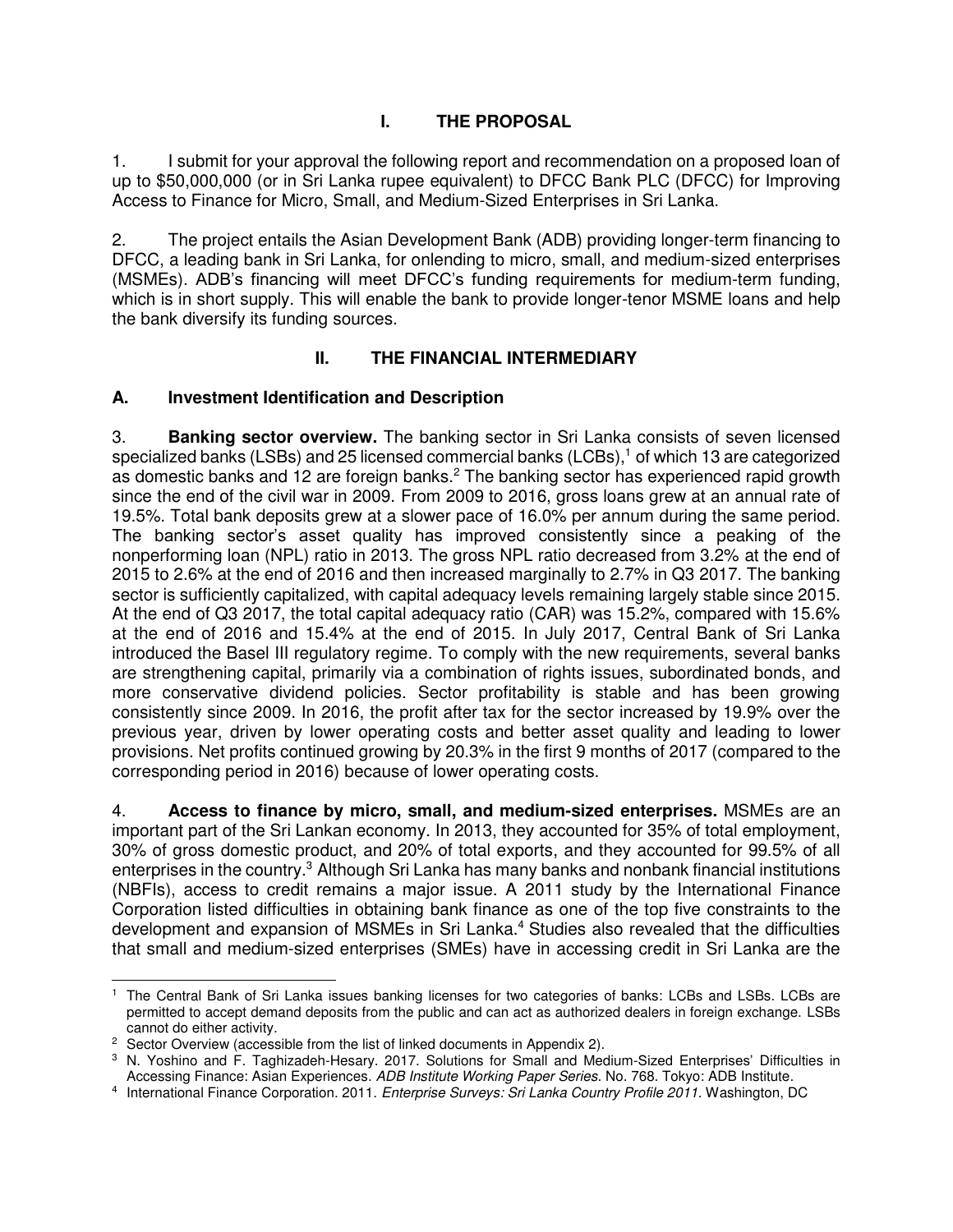$\overline{a}$ 

result of (i) shortcomings within SMEs, including poor financial literacy, lack of market knowledge, and lack of transparency; (ii) shortcomings within financial institutions, including a risk-averse banking culture, heavy reliance on collateral, and lack of understanding of genuine SME-oriented banking practices; and (iii) shortcomings within market infrastructure, including insufficient mechanisms to improve information asymmetries in SME banking.<sup>5</sup> The Government of Sri Lanka identified three major problems affecting MSMEs' access to finance: (i) unavailability of funds and other credit instruments; (ii) limited access to equity and loan capital; and (iii) financial mismanagement.<sup>6</sup> As a result, the government has introduced a number of SME finance initiatives to address these problems. Over the years, the country has also improved its market infrastructure for MSME finance, including the establishment of a credit bureau, the introduction of an electronic searchable collateral registry, increased reliability of property rights, and a functioning bankruptcy and insolvency system. Hence, despite challenges in lending to MSMEs, more financial institutions have started to focus on MSME lending and have been expanding their network and accessibility throughout the country.

5. **Investment rationale.** ADB has been active in Sri Lanka in the finance sector providing critically needed medium- and long-tenor funding to a variety of financial institutions. Through its nonsovereign operations, ADB has funded financial institutions that have demonstrated the commitment and ability to serve the needs of the financially excluded, as well as other segments. In 2013, ADB provided a \$15 million senior loan to Nations Trust Bank to support SME finance in Sri Lanka.<sup>7</sup> In 2015, ADB approved a project providing senior loans to two NBFIs for MSMEs in Sri Lanka.<sup>8</sup> Given the continued difficulty faced by MSMEs in accessing finance, DFCC has been identified as a good partner to support continued financing of this critical sector. DFCC has been funding MSMEs since it was established in 1955 with a mandate to spearhead development financing in a newly independent nation. It had a broad network of 102 branches and 36 service outlets located inside branches of Sri Lanka Post across the country as of 2017. Since 2016, DFCC has been actively targeting an emerging subsegment called small business enterprises (SBEs), which are formal microenterprises. SBE financing is considered part of the "missing middle," as the financial requirements of SBEs are more complex than loans provided by microfinance institutions and they are considered too risky or costly for commercial banks. DFCC has good corporate governance, strong management, and satisfactory financial performance. Through its nonsovereign operations, ADB has a relationship with DFCC and its former subsidiary DFCC Vardhana Bank (DVB). DVB joined ADB's Trade Finance Program in 2004, and ADB's Board also approved a \$15 million loan to DVB for housing finance in 2012.<sup>9</sup> DFCC is also a participant in ADB's Small and Medium-Sized Enterprises Line of Credit Project.<sup>10</sup>

<sup>5</sup> A. Wijesinha and N. Perera. 2015. Banking on SME Growth: *Concepts, Challenges and Policy Options to Improve Access to Finance in Sri Lanka*. Colombo: Institute of Policy Studies of Sri Lanka.

<sup>6</sup> Government of Sri Lanka, Ministry of Industry and Commerce. 2016. *National Policy Framework for Small Medium Enterprise Development*. Colombo.

<sup>7</sup> ADB. 2013. *Report and Recommendation of the President to the Board of Directors: Proposed Senior Unsecured Loan to Nations Trust Bank for Small and Medium-Sized Enterprises Finance.* Manila.

<sup>8</sup> ADB. 2015. *Report and Recommendation of the President to the Board of Directors: Proposed Loans to LOLC Finance PLC and LOLC Micro Credit Limited.* Manila.

<sup>9</sup> ADB. 2012. *Report and Recommendation of the President to the Board of Directors: Proposed Senior Unsecured Loan to DFCC Vardhana Bank for Housing Finance.* Manila. The loan is performing and will be repaid fully in September 2022.

<sup>10</sup> ADB. 2016. *Report and Recommendation of the President: Proposed Loan and Administration of Technical Assistance Grant to the Small and Medium-Sized Enterprises Line of Credit Project in Sri Lanka.* Manila. A total of \$12.5 million has been disbursed to DFCC under this project in 2017 and 2018.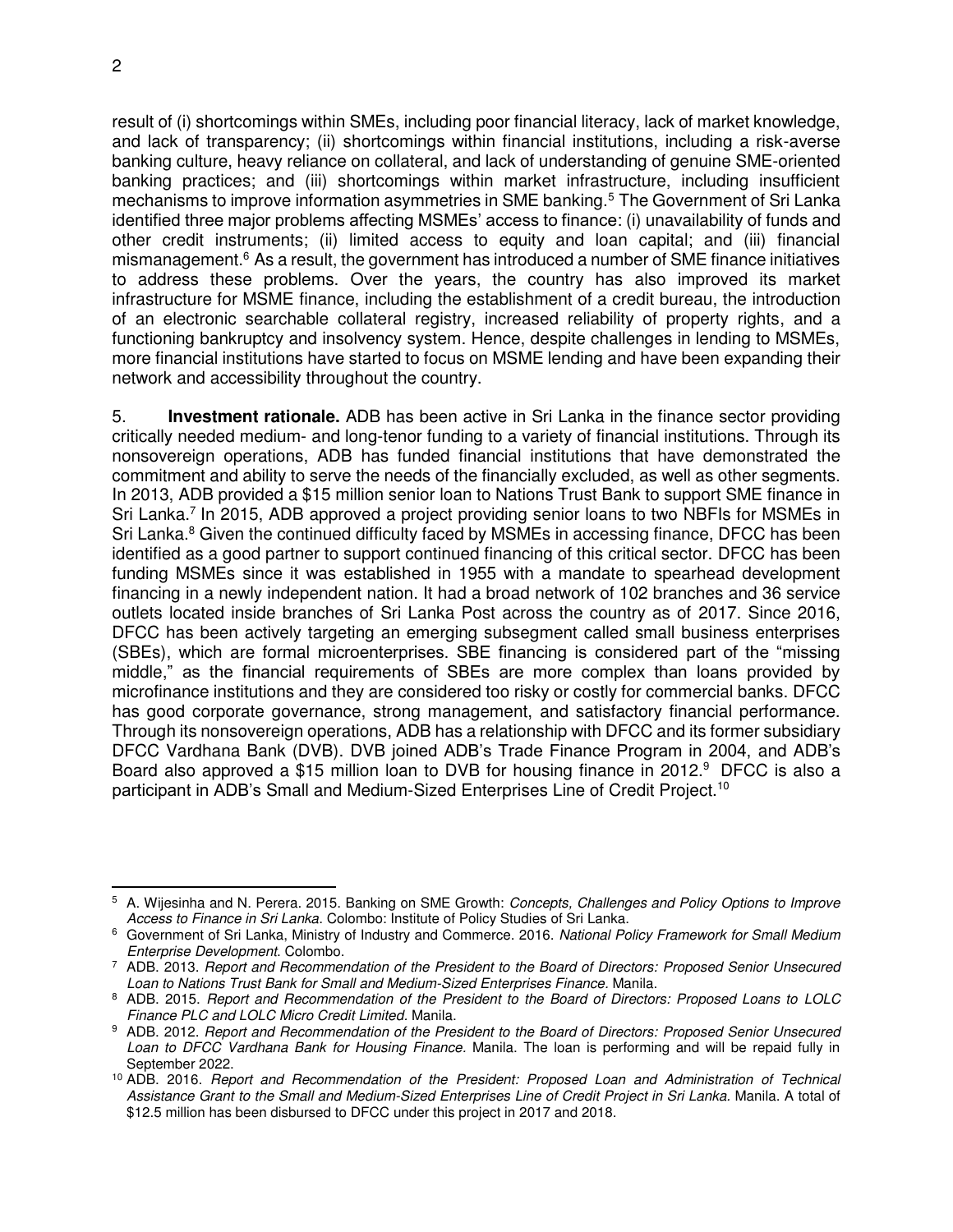#### **B. Business Overview and Strategy**

6. **Overview.** The Government of Sri Lanka founded DFCC in 1955, with support from the World Bank; DFCC was listed on the Colombo Stock Exchange in 1956. Initially established as an LSB under Sri Lankan law, the Central Bank of Sri Lanka (CBSL) regulations required DFCC to focus on providing long-term finance with tenors of at least 5 years (referred to as development finance, which also included project finance). In 2003, DFCC acquired over 94% of a local LCB, which was subsequently rebranded as DVB. DVB operated as an independent subsidiary of DFCC until it was absorbed by its parent on 1 October 2015. At the time of amalgamation, DVB represented just over half of the amalgamated entity's total assets. The amalgamated entity, DFCC, became an LCB. The integration of the two entities has since been completed, and DFCC showed significant improvement in its performance in 2016. At the end of 2016, the total assets of the bank were SLRs291 billion, and it ranked sixth among all LCBs in Sri Lanka with a market share of 3.7%.

#### CONFIDENTIAL INFORMATION DELETED.

#### **C. Ownership, Management, and Governance**

7. **Ownership.** DFCC is publicly traded and is listed on the Colombo Stock Exchange. As of 31 December 2017, the government indirectly controlled a 35.1% interest, held via Bank of Ceylon's pension fund (14.4%), Sri Lanka Insurance Corporation (10.0%), and the Employees' Provident Fund and the Employees' Trust Fund (combined 10.7%).<sup>11</sup> Other shareholders include Hatton National Bank (12.2%) and five funds of Aberdeen Asset Management PLC (United Kingdom) (aggregate 9.5%). Muzaffar Ali Yaseen, a prominent businessman in the textile sector in Sri Lanka owns 9.9%. The other shareholders with over 5% stakes are Melstacorp (8.4%), Renuka Group (6.1%), and Seafeld International (5.8%). Melstacorp is ultimately controlled by Harry Jayawardena. ADB has conducted integrity due diligence.<sup>12</sup> Further information is provided in the Integrity and Tax Due Diligence Disclosure.<sup>13</sup>

8. **Corporate governance.** DFCC is a board-driven company with five independent directors, one executive director, and two non-executive directors nominated by shareholders (as of 2017).<sup>14</sup> C.R. Jansz, a non-executive director, has been the chairman since August 2014. Jansz oversaw the merger between DFCC and DVB and has many years of experience in logistics, insurance, banking, and finance relating to international trade. The board monitors and approves DFCC's major financial and business strategies and policies. It oversees the mechanisms for financial control, internal control, and risk management, and it ensures that the processes are in place for strict compliance with applicable laws. The board has established multiple committees, including an audit committee, credit approval committee, credit restructure committee, human resources and remuneration committee, nomination and governance committee, integrated risk management committee, and related party transactions committee.

#### CONFIDENTIAL INFORMATION DELETED

 <sup>11</sup> Ownership, Management, and Governance (accessible from the list of linked documents in Appendix 2).

<sup>12</sup> ADB. 2003. *Enhancing the Asian Development Bank's Role in Combating Money Laundering and the Financing of Terrorism*. Manila.

<sup>&</sup>lt;sup>13</sup> Integrity and Tax Due Diligence Disclosure (accessible from the list of linked documents in Appendix 2).

<sup>&</sup>lt;sup>14</sup> One independent director, although not nominated by shareholders, is a senior executive at Renuka Group. In February 2018, a director appointed by the government filled a vacant board position.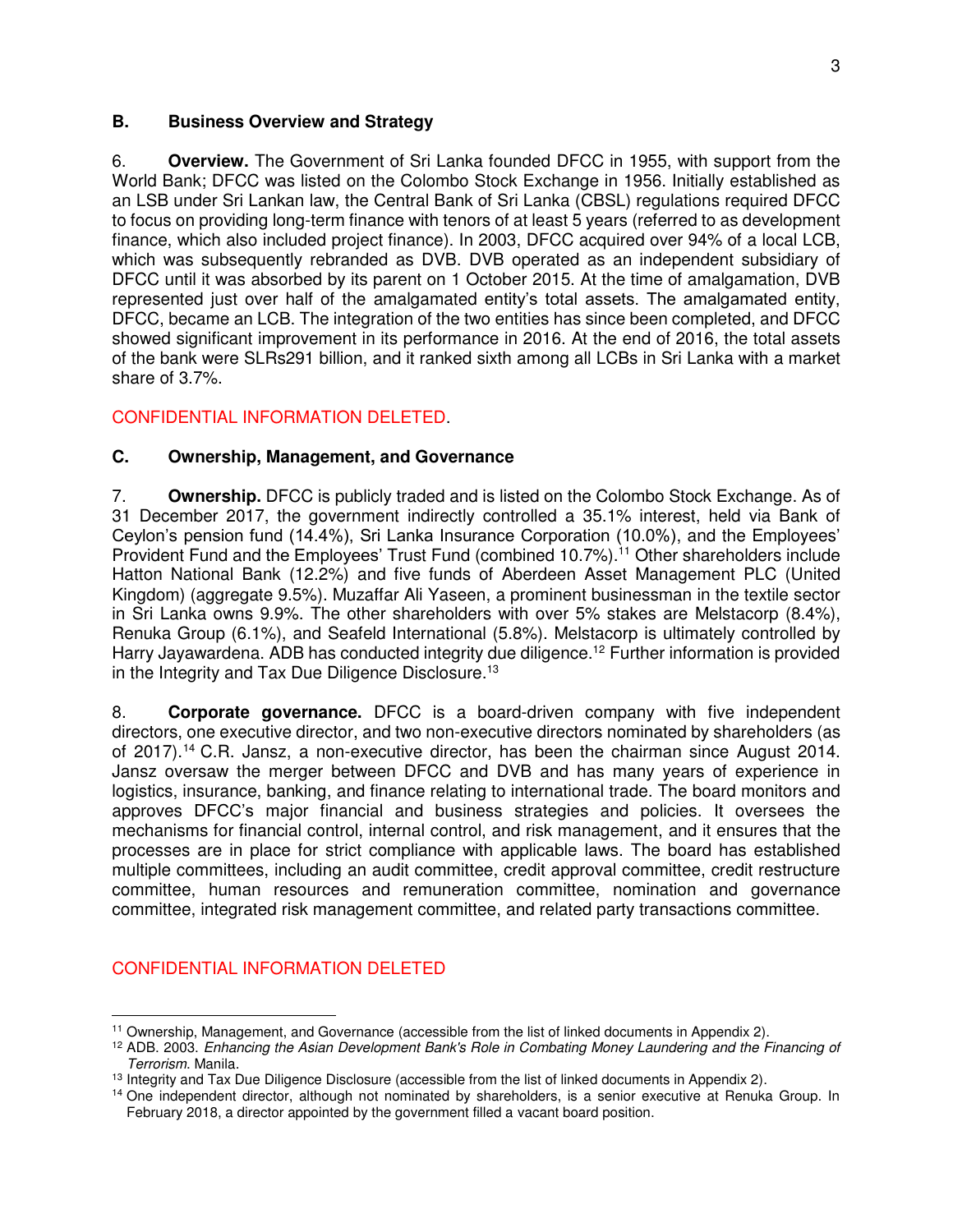## **III. THE PROPOSED ADB ASSISTANCE**

#### **A. The Assistance**

9. ADB will provide a senior loan of up to \$50 million for up to 6 years to DFCC to improve access to finance for MSMEs. At least 5% of the ADB loan will be used to support MSMEs owned or managed by women,<sup>15</sup> and 20% of the proceeds of the ADB loan will be onlent to businesses located outside Colombo.

## **B. Implementation Arrangements**

10. **Use of proceeds.** DFCC will use the proceeds of ADB's debt financing to finance loans and leases to MSMEs in Sri Lanka.

11. **Reporting arrangements.** ADB's Private Sector Operations Department will monitor the project. DFCC will, at predetermined regular intervals and as requested, provide ADB with financial reports, including (i) quarterly unaudited financial statements; (ii) annual audited financial statements; (iii) quarterly compliance certificates for financial covenants; (iv) annual reporting on the MSME loan portfolios; and (v) annual reporting on environmental and social performance, including gender equality and selected development indicators agreed upon by ADB and the borrower.

12. **Evaluation.** DFCC will prepare monitoring reports and submit them to ADB regularly, and at least annually. The bank will submit the first report no later than 12 months after the first disbursement.

## **C. Value Added by ADB Assistance**

13. **Provide access to longer-tenor debt in support of micro, small and medium-sized enterprises.** The ADB 6-year loan will provide critically needed longer-tenor funding to MSMEs in Sri Lanka, whose ability to access funds has been constrained by a variety of factors. Longertenor financing for financial institutions is needed given the country's low level of finance sector development—including the absence of a well-developed capital market—which limits the availability of such funding. ADB's funding will also help support improved access to finance in rural areas, which had a poverty incidence of 82.2% in 2016, as compared with 8.0% in urban areas. While DFCC has been successful in gradually increasing its CASA deposits, it still relies on wholesale borrowing to fund part of its lending operations. The ADB loan will be a long-term and stable funding source not readily available from other commercial banks.

14. **Gender mainstreaming.** Women lack access to finance in Sri Lanka. The International Finance Corporation estimated that women entrepreneurs in Sri Lanka face a credit gap of \$350 million.<sup>16</sup> ADB will help strengthen DFCC's outreach to women entrepreneurs and bolster internal policies pertaining to women. The project is categorized *effective gender mainstreaming* in design, as it aims to increase the number of SBE women borrowers by 3 times and SME women

 $\overline{a}$ <sup>15</sup> At end 2017, 1.09% of the outstanding SME loans were to women; 0.68% of the SME loans disbursement in 2017 were to women.

<sup>&</sup>lt;sup>16</sup> Daily Mirror. 2018. *Lankan women entrepreneurs need US \$ 350mn in financing: World Bank.* 6 February. http://www.dailymirror.lk/article/Lankan-women-entrepreneurs-need-US-mn-in-financing-World-Bank-145230.html.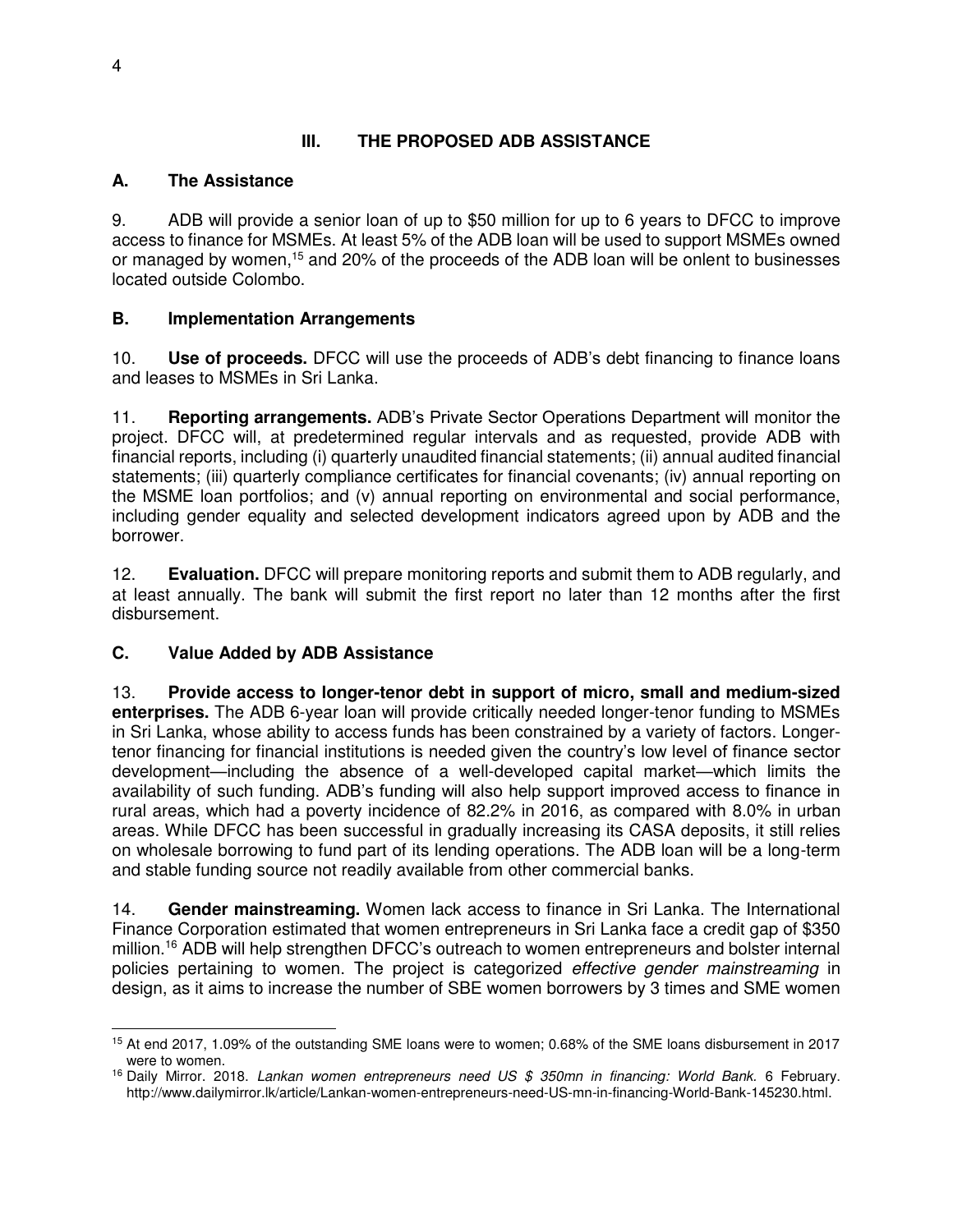borrowers by 40%, and to enhance disbursements for businesses owned and managed by women.<sup>17</sup>

## CONFIDENTIAL INFORMATION DELETED

## **IV. DEVELOPMENT IMPACT AND STRATEGIC ALIGNMENT**

#### **A. Development Impacts, Outcome, and Output**

15. **Impacts.** The impacts of the project will be (i) the development of mechanisms for easy and affordable access to finance by MSMEs; and (ii) the enhancement of access to finance, particularly in the MSME sector.

16. **Outcome.** The project's outcome will be the sustainability of DFCC's increased lending capacity to MSMEs.

17. **Output.** The output will be an increase in DFCC's lending capacity to MSMEs, including businesses owned or managed by women and those located outside Colombo.

#### **B. Alignment with ADB Strategy and Operations**

18. **Alignment with ADB strategy and country strategy.** Under the Midterm Review of Strategy 2020, ADB aims to strengthen its support for the finance sector by (i) supporting the development of financial infrastructure, institutions, and products and services; and (ii) promoting inclusive growth. <sup>18</sup> The proposed project supports the midterm review's strategic agenda of promoting inclusive economic growth by facilitating more inclusive access to economic opportunities, including jobs offered by MSMEs. It contributes to private sector development, a key driver of change under the midterm review. The proposed project supports the government's priority of enhancing access to finance, particularly in the SME sector, as identified in Vision 2025, the government's 8-year development plan.<sup>19</sup> It is also aligned with ADB's country partnership strategy for Sri Lanka, 2018–2022 and is consistent with the government's policy framework for economic development,<sup>20</sup> which identifies MSMEs as a strategic sector and calls for support for private sector development projects that accelerate the pace of private sector participation and promote financial sector development.<sup>21</sup>

19. **Consistency with sector strategy and relevant ADB operations.** The proposed project supports institutional and finance sector development by deepening the finance sector and providing funds for MSMEs onlending in urban and rural areas. It is aligned with ADB's Financial Sector Operational Plan, indicating that ADB will support access to finance by MSMEs.<sup>22</sup> The project is also aligned with ADB's Gender Equality and Women's Empowerment and Operational

 $\overline{a}$ <sup>17</sup> Gender Action Plan (accessible from the list of linked documents in Appendix 2).

<sup>18</sup> ADB. 2012. *Midterm Review of Strategy 2020: The Long-Term Strategic Framework of the Asian Development Bank, 2008–2020.* Manila.

<sup>19</sup> Government of Sri Lanka. 2017. *Vision 2025.* Colombo.

<sup>20</sup> Government of Sri Lanka, Ministry of Industry and Commerce. 2015. *National Policy Framework for Small Medium Enterprise (SME) Development*. Colombo.

<sup>21</sup> ADB. 2017. *Country Partnership Strategy: Sri Lanka, 2018–2022*—*Transition to Upper Middle-Income Country Status*. Manila.

<sup>22</sup> ADB. 2011. *Financial Sector Operational Plan.* Manila.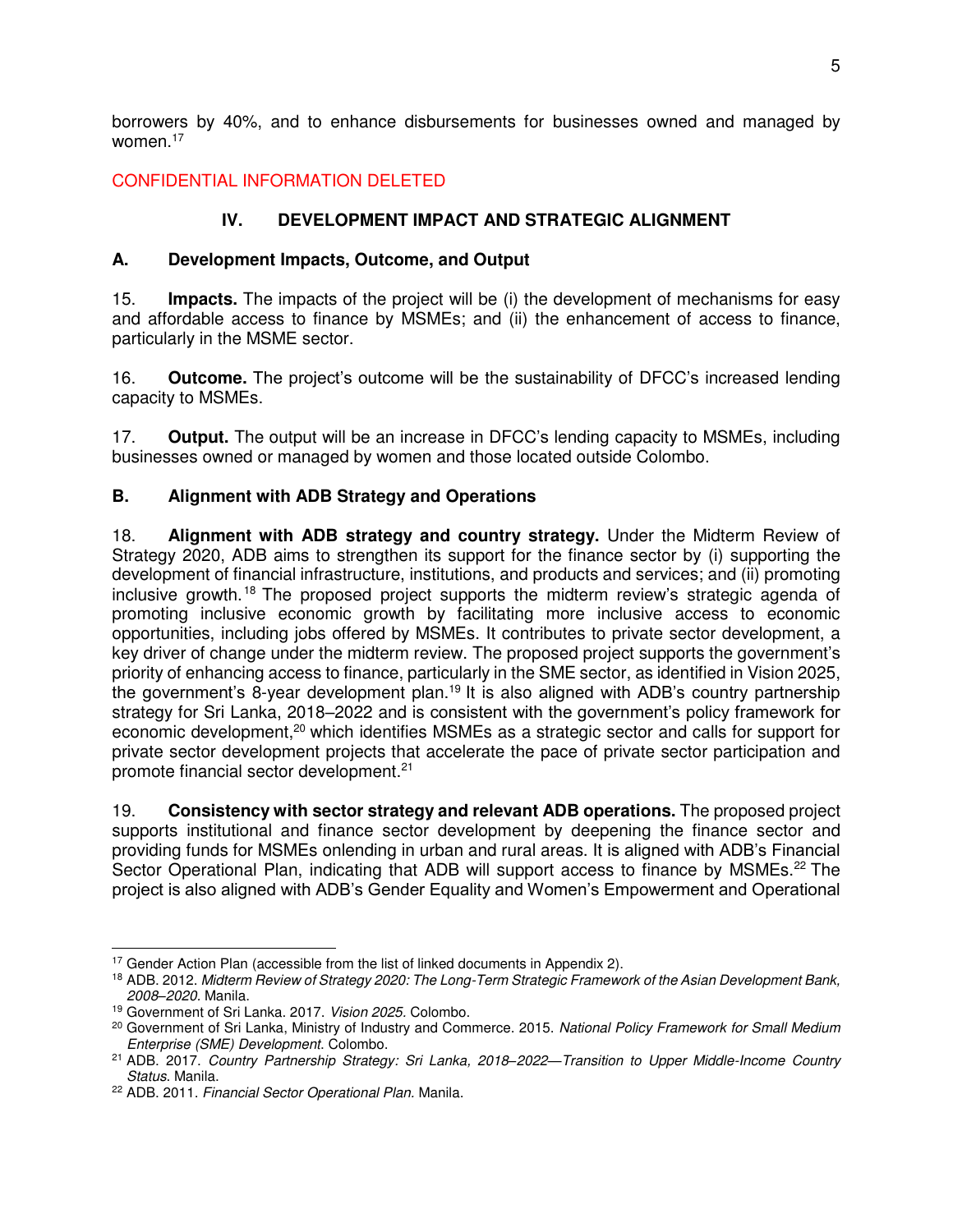Plan, 2013–2020.<sup>23</sup> ADB has actively supported the private finance sector.<sup>24</sup> ADB is also supporting SME finance through its sovereign operations in Sri Lanka, where the government onlent ADB funds to local commercial banks in local currency for relending to SMEs. The proposed project will further build upon ADB's work and support finance sector development in Sri Lanka.

## **V. POLICY COMPLIANCE**

#### **A. Safeguards and Social Dimensions**

20. The project is classified category FI for impacts on the environment, and FI (treated as C) for impacts on involuntary resettlement and indigenous peoples. ADB has assessed the investment's potential environmental and social impacts, and its risks associated with DFCC's existing and/or likely future portfolio and commitment and capacity for environmental and social management. DFCC's transactions under the loan will have no, or minimal to limited, adverse environmental impacts and are unlikely to entail impacts on involuntary resettlement and indigenous peoples. The proposed project will not finance any subprojects that are classified category A for environment or category A or B for involuntary resettlement and indigenous peoples. DFCC has established an environmental and social management system that generally complies with ADB's Safeguard Policy Statement (2009) requirements. Enhancements to the environmental and social management system will be made prior to the first disbursement to ensure investments using ADB funds are not on ADB's prohibited investment activities list, do not have significant adverse environment and social safeguards impacts**,** abide by applicable national laws and regulations, and comply with ADB's Safeguard Policy Statement.<sup>25</sup> DFCC will, in its annual report, monitor and provide information on its compliance with ADB's Safeguard Policy Statement and with relevant national laws, standards, and guidelines.

21. DFCC will comply with national labor laws and, pursuant to ADB's Social Protection Strategy, will take measures to comply with internationally recognized core labor standards.<sup>26</sup> DFCC will report regularly to ADB on (i) its compliance with such laws and (ii) the measures taken. DFCC will conduct information disclosure in accordance with ADB requirements. Proactive gender features are included in the project design to support the project's effective gender mainstreaming category.

#### **B. Anticorruption Policy**

22. DFCC was advised of ADB's policy of implementing best international practice related to combating corruption, money laundering, and the financing of terrorism. DFCC's know-yourcustomer and anti-money laundering policy mitigates the risks of money laundering and terrorist financing. ADB will ensure that the investment documentation includes appropriate provisions

 $\overline{a}$ <sup>23</sup> ADB. 2013. *Gender Equality and Women's Empowerment Operational Plan, 2013–2020: Moving the Agenda Forward in Asia and the Pacific.* Manila.

 $24$  In addition to the housing finance loan (footnote 10) and three SME finance loans, ADB provided a \$100 million senior loan to Hatton National Bank for infrastructure onlending in 2014. There are currently eight Sri Lankan banks active in ADB's Trade Finance Program.

<sup>&</sup>lt;sup>25</sup> Summary Poverty Reduction and Social Strategy (accessible from the list of linked documents in Appendix 2); Safeguards and Social Dimensions Summary (accessible from the list of linked documents in Appendix 2); and Financial Intermediary: Environmental and Social Management System Arrangement (accessible from the list of linked documents in Appendix 2).

<sup>26</sup> ADB. 2003. *Social Protection Strategy*. Manila (adopted in 2001).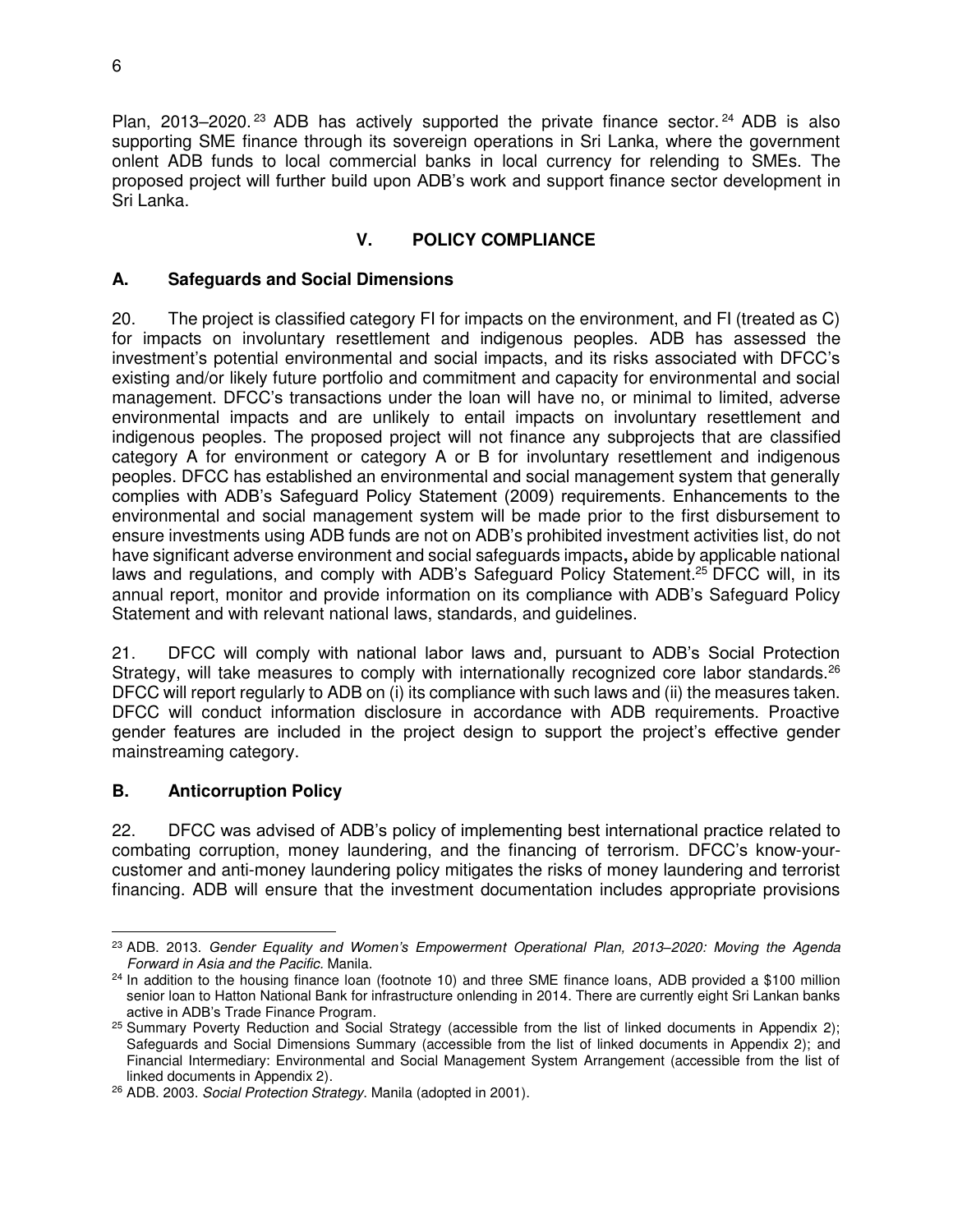prohibiting corruption, money laundering, and the financing of terrorism, and remedies for ADB in the event of noncompliance.

#### CONFIDENTIAL INFORMATION DELETED

#### **C. Assurances**

23. Consistent with the Agreement Establishing the Asian Development Bank (the Charter), <sup>27</sup> ADB will proceed with the proposed assistance upon establishing that the Government of Sri Lanka has no objection to the proposed assistance to DFCC. ADB will enter into suitable finance documentation, in form and substance satisfactory to ADB, following approval of the proposed assistance by the ADB Board of Directors.

#### **VI. RECOMMENDATION**

24. I am satisfied that the proposed loan would comply with the Articles of Agreement of the Asian Development Bank (ADB) and recommend that the Board approve the proposed loan of up to \$50,000,000 (or in Sri Lanka rupee equivalent) from ADB's ordinary capital resources to DFCC Bank PLC for Improving Access to Finance for Micro, Small, and Medium-Sized Enterprises in Sri Lanka, with such terms and conditions as are substantially in accordance with those set forth in this report, and as may be reported to the Board.

> Takehiko Nakao President

24 April 2018

 $\overline{a}$ 27 ADB. 1966. *Agreement Establishing the Asian Development Bank.* Manila.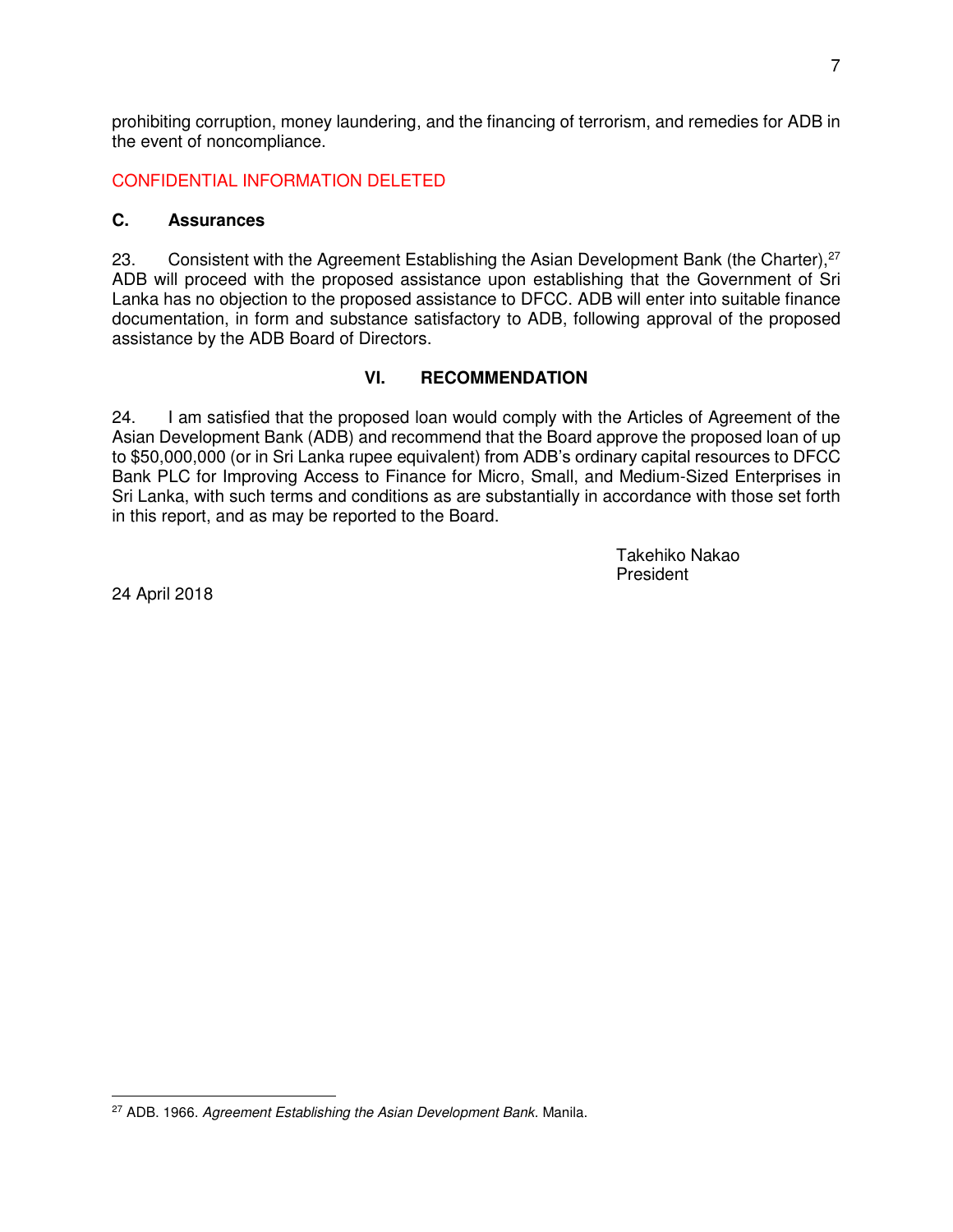## **DESIGN AND MONITORING FRAMEWORK**

| Impacts the project is aligned with:<br>Mechanisms for easy and affordable access to finance by SMEs developed (National Policy<br>Framework for Small Medium Enterprise Development) <sup>a</sup><br>Access to finance, particularly in the SME sector, enhanced (Vision 2025) <sup>b</sup> |                                                                                                                                                                                                                                                                                                                                                                                                                          |                                                                          |                                                                                                               |  |  |  |
|----------------------------------------------------------------------------------------------------------------------------------------------------------------------------------------------------------------------------------------------------------------------------------------------|--------------------------------------------------------------------------------------------------------------------------------------------------------------------------------------------------------------------------------------------------------------------------------------------------------------------------------------------------------------------------------------------------------------------------|--------------------------------------------------------------------------|---------------------------------------------------------------------------------------------------------------|--|--|--|
| <b>Performance Indicators</b><br>with Targets and                                                                                                                                                                                                                                            |                                                                                                                                                                                                                                                                                                                                                                                                                          | <b>Data and Reporting</b>                                                |                                                                                                               |  |  |  |
| <b>Results Chain</b>                                                                                                                                                                                                                                                                         | <b>Baselines</b>                                                                                                                                                                                                                                                                                                                                                                                                         | <b>Mechanisms</b>                                                        | <b>Risks</b>                                                                                                  |  |  |  |
| <b>Outcome</b><br><b>DFCC Bank</b><br>PLC's increased<br>lending capacity<br>to MSMEs<br>sustained <sup>c</sup>                                                                                                                                                                              | By 2024<br>a. Number of SME<br>borrowers increased by<br>40% (baseline data<br>withheld due to commercial<br>confidentiality)<br>b. Number of SBE<br>borrowers increased by 3<br>times (baseline data<br>withheld due to commercial<br>confidentiality)<br>c. SME borrowers owned or                                                                                                                                     | a-i. Annual development<br>effectiveness monitoring<br>reports from DFCC | Political instability<br>and/or persistent<br>economic<br>slowdown<br>Adverse changes in<br>market conditions |  |  |  |
|                                                                                                                                                                                                                                                                                              | managed by women<br>increased by 40% (baseline<br>data withheld due to<br>commercial confidentiality)<br>d. SBE borrowers owned or<br>managed by women<br>increased by 3 times<br>(baseline data withheld due<br>to commercial<br>confidentiality)                                                                                                                                                                       |                                                                          |                                                                                                               |  |  |  |
|                                                                                                                                                                                                                                                                                              | e. SME borrowers located<br>outside Colombo increased<br>by 40% (baseline data<br>withheld due to commercial<br>confidentiality)<br>f. Total SME portfolio<br>increased by 40% (baseline<br>data withheld due to<br>commercial confidentiality)<br>g. Total SBE portfolio<br>increased by 3 times<br>(baseline data withheld due<br>to commercial<br>confidentiality)<br>h. NPL ratio for SME<br>segment does not exceed |                                                                          |                                                                                                               |  |  |  |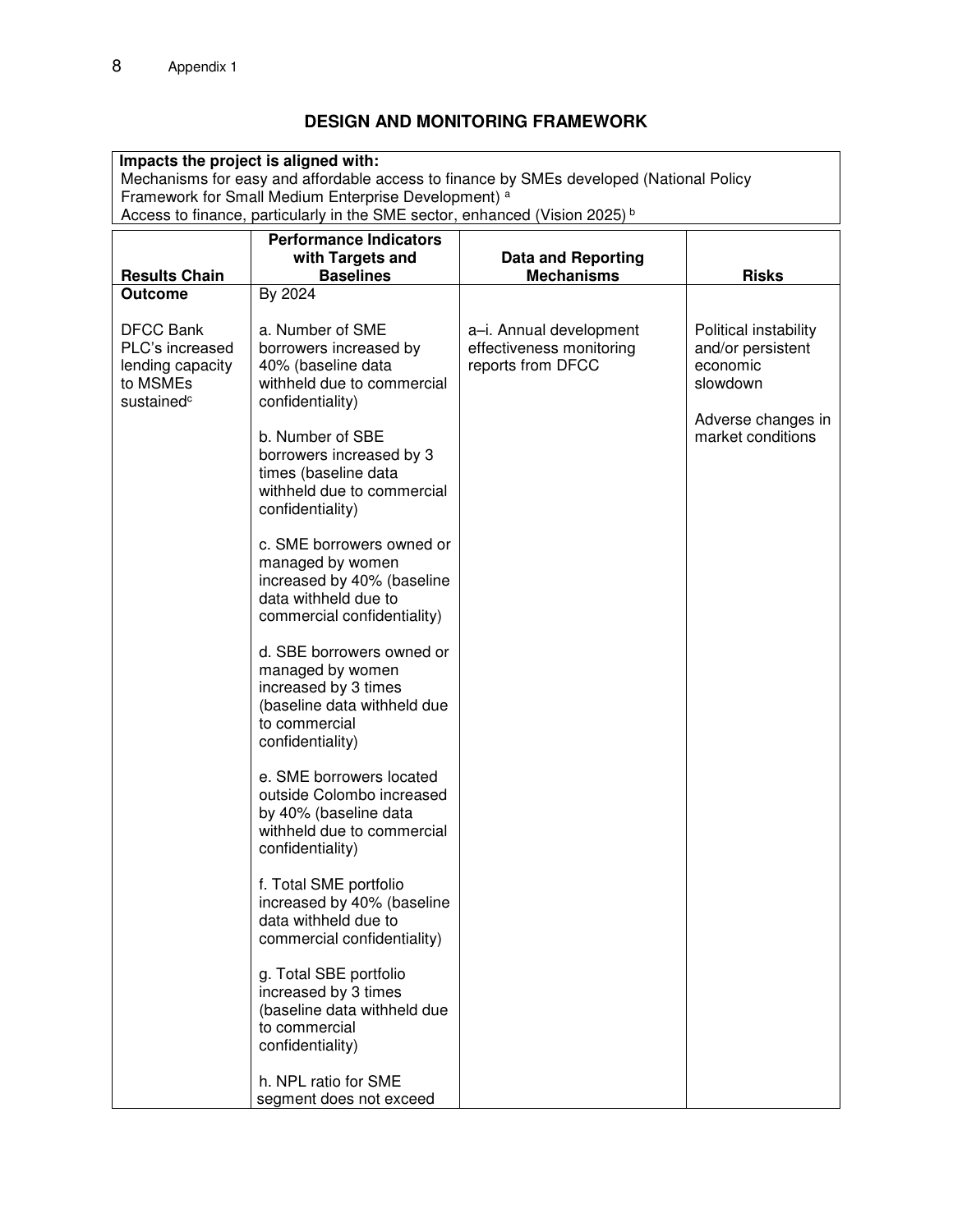|                                                                                                                                                             | <b>Performance Indicators</b>                                                                                                                                                                                                                                                                                                                                                                                                                                                                                                                          |                                                                          |                                                                                                               |  |  |  |
|-------------------------------------------------------------------------------------------------------------------------------------------------------------|--------------------------------------------------------------------------------------------------------------------------------------------------------------------------------------------------------------------------------------------------------------------------------------------------------------------------------------------------------------------------------------------------------------------------------------------------------------------------------------------------------------------------------------------------------|--------------------------------------------------------------------------|---------------------------------------------------------------------------------------------------------------|--|--|--|
| <b>Results Chain</b>                                                                                                                                        | with Targets and<br><b>Baselines</b>                                                                                                                                                                                                                                                                                                                                                                                                                                                                                                                   | <b>Data and Reporting</b><br><b>Mechanisms</b>                           | <b>Risks</b>                                                                                                  |  |  |  |
|                                                                                                                                                             | 6% (baseline data withheld<br>due to commercial<br>confidentiality)<br>i. NPL ratio for SBE<br>segment does not exceed<br>3% (baseline data withheld<br>due to commercial<br>confidentiality)                                                                                                                                                                                                                                                                                                                                                          |                                                                          |                                                                                                               |  |  |  |
| Output                                                                                                                                                      | By 2020                                                                                                                                                                                                                                                                                                                                                                                                                                                                                                                                                |                                                                          |                                                                                                               |  |  |  |
| DFCC's lending<br>capacity to<br>MSMEs,<br>including<br>businesses<br>owned or<br>managed by<br>women and<br>those located<br>outside Colombo,<br>increased | a. Annual disbursement of<br>SME loans increased<br>by 10% (baseline data<br>withheld due to<br>commercial<br>confidentiality)<br>b. Annual disbursement of<br>SBE loans increased<br>by 20% (baseline data<br>withheld due to<br>commercial<br>confidentiality)<br>c. Annual disbursement of<br>SME loans to women<br>increased by 10%<br>(baseline data withheld<br>due to commercial<br>confidentiality)<br>d. Annual disbursement of<br>SBE loans to women<br>increased by 20%<br>(baseline data withheld<br>due to commercial<br>confidentiality) | a-d. Annual development<br>effectiveness monitoring<br>reports from DFCC | Political instability<br>and/or persistent<br>economic<br>slowdown<br>Adverse changes in<br>market conditions |  |  |  |
| <b>Key Activities with Milestones</b>                                                                                                                       |                                                                                                                                                                                                                                                                                                                                                                                                                                                                                                                                                        |                                                                          |                                                                                                               |  |  |  |
| Withheld due to commercial confidentiality                                                                                                                  |                                                                                                                                                                                                                                                                                                                                                                                                                                                                                                                                                        |                                                                          |                                                                                                               |  |  |  |
| <b>Inputs</b>                                                                                                                                               |                                                                                                                                                                                                                                                                                                                                                                                                                                                                                                                                                        |                                                                          |                                                                                                               |  |  |  |
| ADB: \$50 million (loan)                                                                                                                                    |                                                                                                                                                                                                                                                                                                                                                                                                                                                                                                                                                        |                                                                          |                                                                                                               |  |  |  |
| <b>Assumptions for Partner Financing</b>                                                                                                                    |                                                                                                                                                                                                                                                                                                                                                                                                                                                                                                                                                        |                                                                          |                                                                                                               |  |  |  |

Not applicable

ADB = Asian Development Bank; MSMEs = micro, small, and medium-sized enterprises; NPL = nonperforming loan;  $SBE$  = small business enterprise;  $SMEs$  = small and medium-sized enterprises;  $Q$  = quarter.

<sup>a</sup>Government of Sri Lanka, Ministry of Industry and Commerce. 2015. *National Policy Framework for Small Medium Enterprise (SME) Development*. Colombo.

<sup>b</sup> Government of Sri Lanka. 2017. *Vision 2025*. Colombo.

 $\textdegree$  MSMEs include SBEs, which are formal micro-enterprises and SMEs (excluding micro enterprises). Source: ADB.